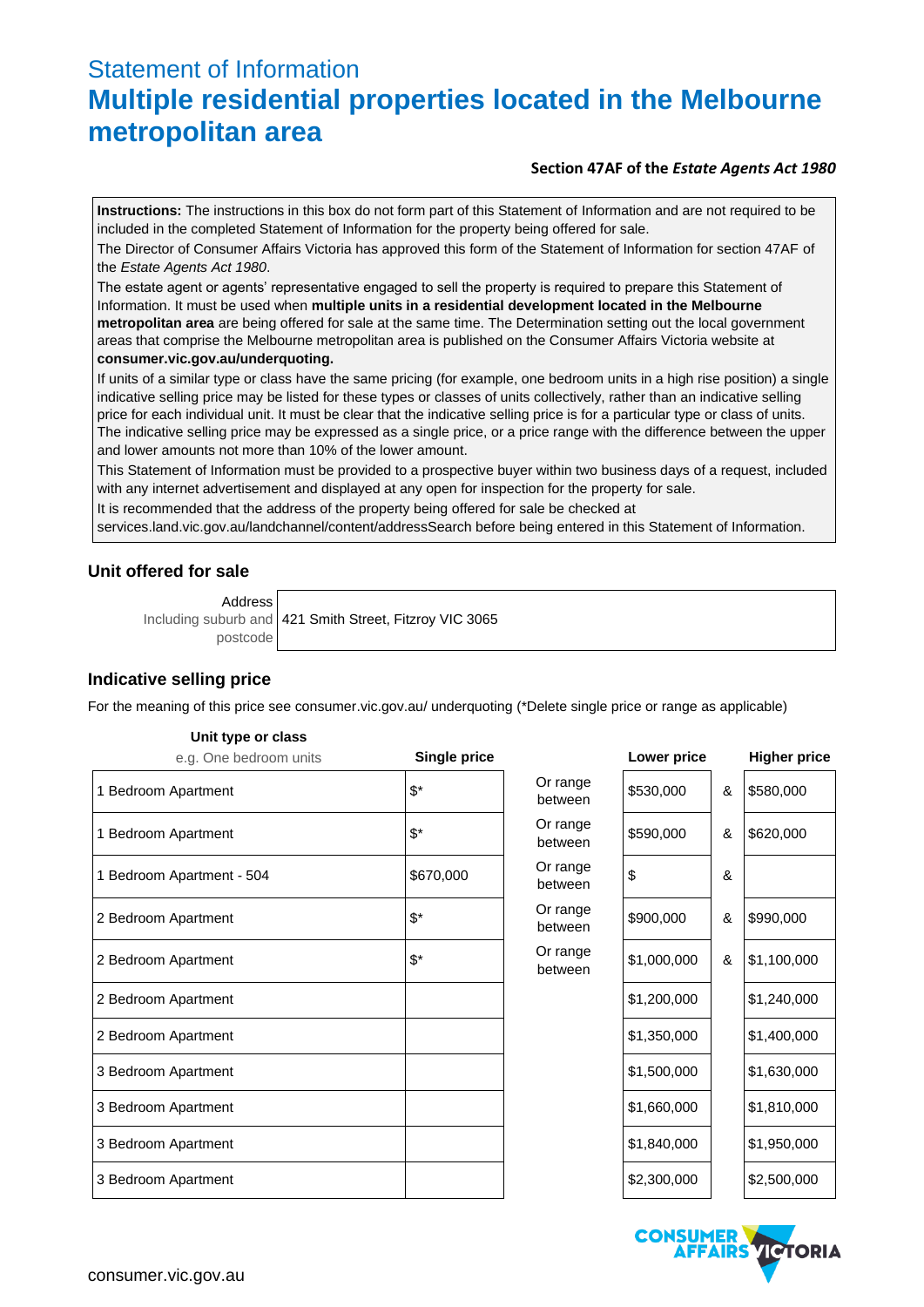| 3 Bedroom Apartment |             | \$2,540,000 | \$2,750,000 |
|---------------------|-------------|-------------|-------------|
| l Penthouse 801     | \$2,900,000 |             |             |
| l Penthouse 701     | \$3,700,000 |             |             |

Additional entries may be included or attached as required.

# **Suburb unit median sale price**